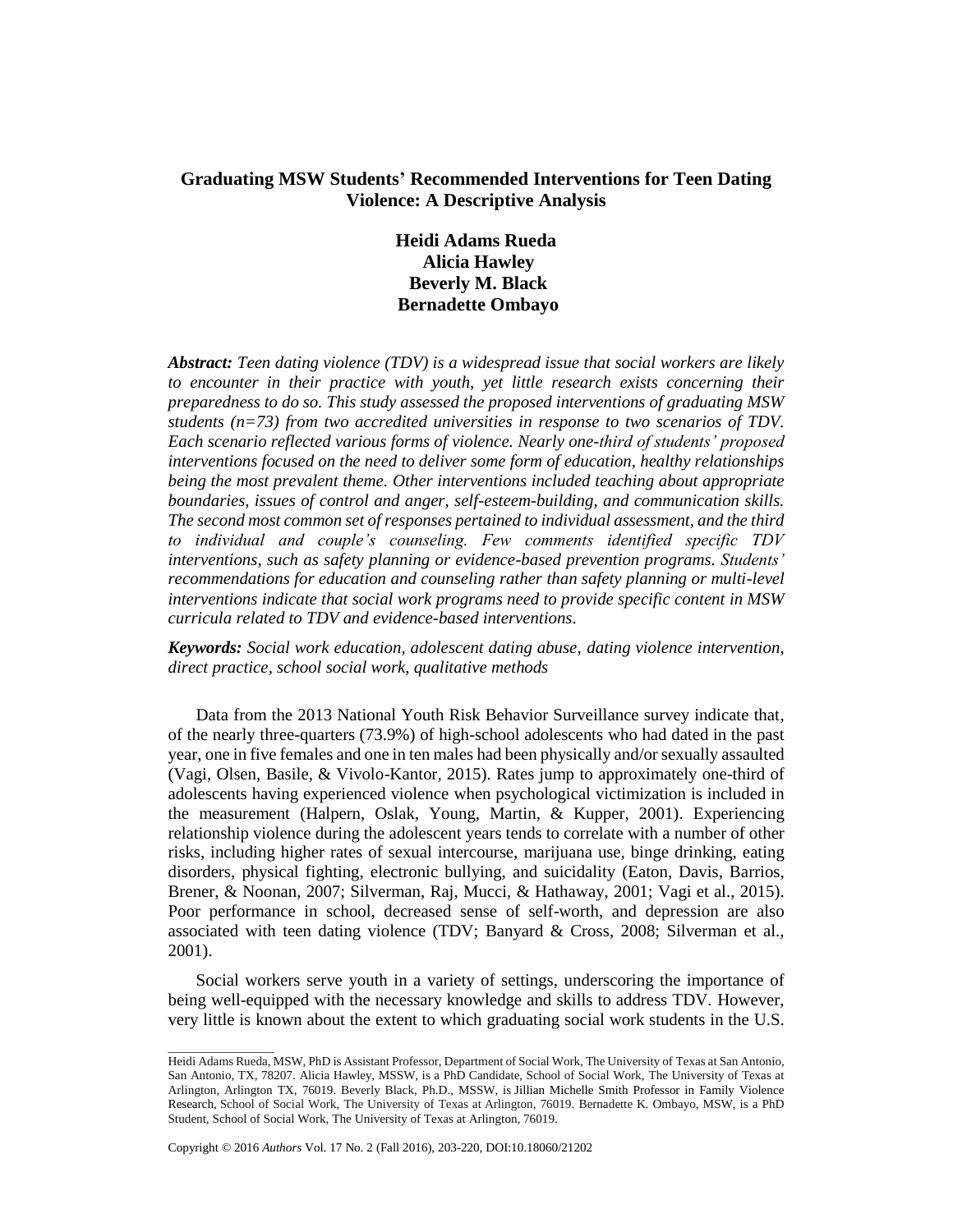are prepared to work with teens experiencing TDV, and in particular, how they would respond to youth approaching them about the issue. This article presents research on proposed interventions to scenarios of teen dating violence identified by advanced Master of Social Work (MSW) students in the southern United States.

## **Literature Review**

Due to the lack of research concerning the preparedness of social workers to intervene specifically in situations of TDV, we draw on literature related to social workers and social work students' knowledge of and responses to intimate partner violence. We also draw upon the broader literature on helping professionals' knowledge of and responses to TDV.

#### **Social Work Education and Intimate Partner Violence**

For years, scholars have called for social work to provide more education on intimate partner violence (IPV) and to better prepare prospective social workers to effectively intervene (Connor, Nouer, Mackey, Banet, & Tipton, 2012; Danis, 2004; McMahon, Postmus, Warrener, Plummer, & Schwartz, 2013). However, we know that few students in the U.S. receive specific IPV education and training in their social work education. For example, Cohn, Salmon, and Stobo (2002) found that only 17 out of 74 reviewed MSW programs had a course on family violence. Further, Danis (2004) found that licensed social workers encountered abused women in their professional duties, yet over half reported little to no academic preparation on IPV. Postmus, McMahon, Warrener, and Macri (2011) found that only half of student respondents from a large MSW program had coursework that addressed domestic violence or sexual assault. In a somewhat more positive outcome, Connor et al. (2012) found that most (70%) social work students had some form of IPV training during graduate school, with most reporting between one and five hours. These studies used different research methods making comparisons difficult; however, it appears as if there may be progress over time in exposure of MSW students to IPV education.

Research has also sought to understand whether social work education on IPV has had an impact on students, yielding mixed findings. McMahon and colleagues (2013) found that students in a specialized course on violence against women experienced a decrease in negative attitudes and beliefs concerning myths about survivors of sexual assault and domestic violence compared to students in Human Behavior in the Social Environment (HBSE) courses. Pomeroy et al. (2011) similarly found that specific attention to IPV in an introductory social work class helped students develop greater knowledge of IPV. In contrast, other studies have found that previous training and coursework have little impact on attitudes and beliefs about violence against women (Postmus et al., 2011; Tower, 2003) and raise concerns about students' readiness to intervene effectively with clients experiencing IPV. Black, Weisz, and Bennett's (2010) examination of social work students' probable interventions in response to a case scenario found that even though almost 20% of the students had taken an elective class on family violence, few mentioned IPV-specific interventions and one-third included statements that blamed the victim for the occurrence of violence. This study also found that a majority of students believed IPV to be a mental health issue and recommended counseling, an idea consistent with Danis and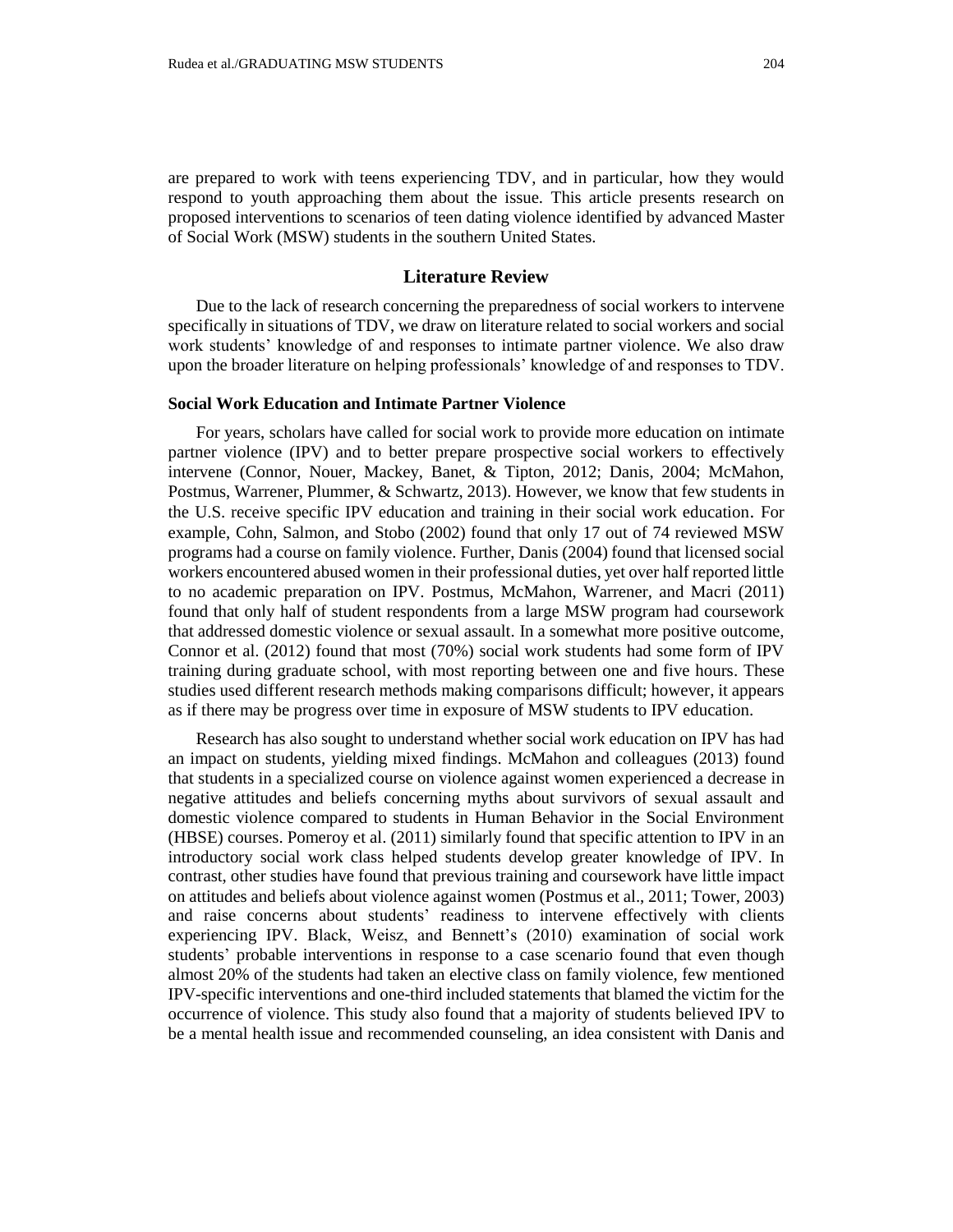Lockhart's (2003) assertion that social work students view IPV as a mental health problem of the victim.

We do not know of any social work programs in the U.S. that offer a separate course on TDV. If social work students learn about TDV, the content is most likely incorporated in a course on domestic violence, family violence, or intimate partner violence. Some of the textbooks on domestic violence or family violence include a chapter on TDV (e.g., Barnett, Miller-Perrin, & Perrin, 2010; Lockhart & Danis, 2010), and a few of the commonly used HBSE textbooks include a short section on TDV (see for example, Hutchinson, 2008; Zastrow & Kirst-Ashman, 2010). Students may also learn about TDV through field education. However, we know little about how social workers address TDV in their practice with youth.

#### **Helping Professionals' Roles and Knowledge Concerning TDV**

Helping professions are increasingly recognizing their roles in addressing TDV. In 2009, the American Academy of Pediatrics described pediatricians' roles as inclusive of preventing TDV through clinical services, advocacy, education, and in research practices. Each of these areas include screening, counseling, and maintaining an accurate communitybased referral list, as outlined in application of a specific protocol (Smith et al., 2009).

State policies have also identified school professionals as serving an important role in the provision of services to victims and perpetrators of TDV. As of November 2015, 22 states had passed TDV-specific laws regarding the development of school-based educational, counseling, safety, and other recommendations or requirements (National Conference of State Legislatures, 2016). In Texas, the state under study, districts are required to provide students with safety planning and counseling services, in addition to delineating a TDV policy and providing awareness education to students and teachers (Texas H.B. 121, 2007). A recent policy analysis revealed that, although most districts had offered a definition of TDV and associated consequences, services were often lacking, leading the authors to conclude that "as districts move forward in implementing the dating violence policy, emphasis must be placed on providing services to victims and increasing awareness" (Jackson, Bouffard, & Fox, 2013, p. 524). By definition, school social workers often serve in the capacities described.

Despite the identified roles of helping professionals in addressing and preventing TDV, research on knowledge and preparedness concerning this issue is limited to two studies in nursing and counseling. In these national studies examining school counselors' (*n*=305) and school nurses' (*n*=348) knowledge and training about TDV, and their ability to effectively intervene with youth experiencing it, Khubchandani et al. (2012) and Khubchandani, Telljohann, Price, Dake, and Hendershot (2013) found that although 61% of the counselors had assisted survivors of TDV in the past two years, 43% of the counselors had not received any training on TDV or how to intervene. Similarly, over half of school nurses had assisted a student with TDV, but 70% had no training on TDV. Counselors' and nurses' perceptions of TDV as a problem were correlated with the number of victims they had assisted. Of interest to the present study, school social workers were ranked as playing a significant role (second only to school counselors among a list of seven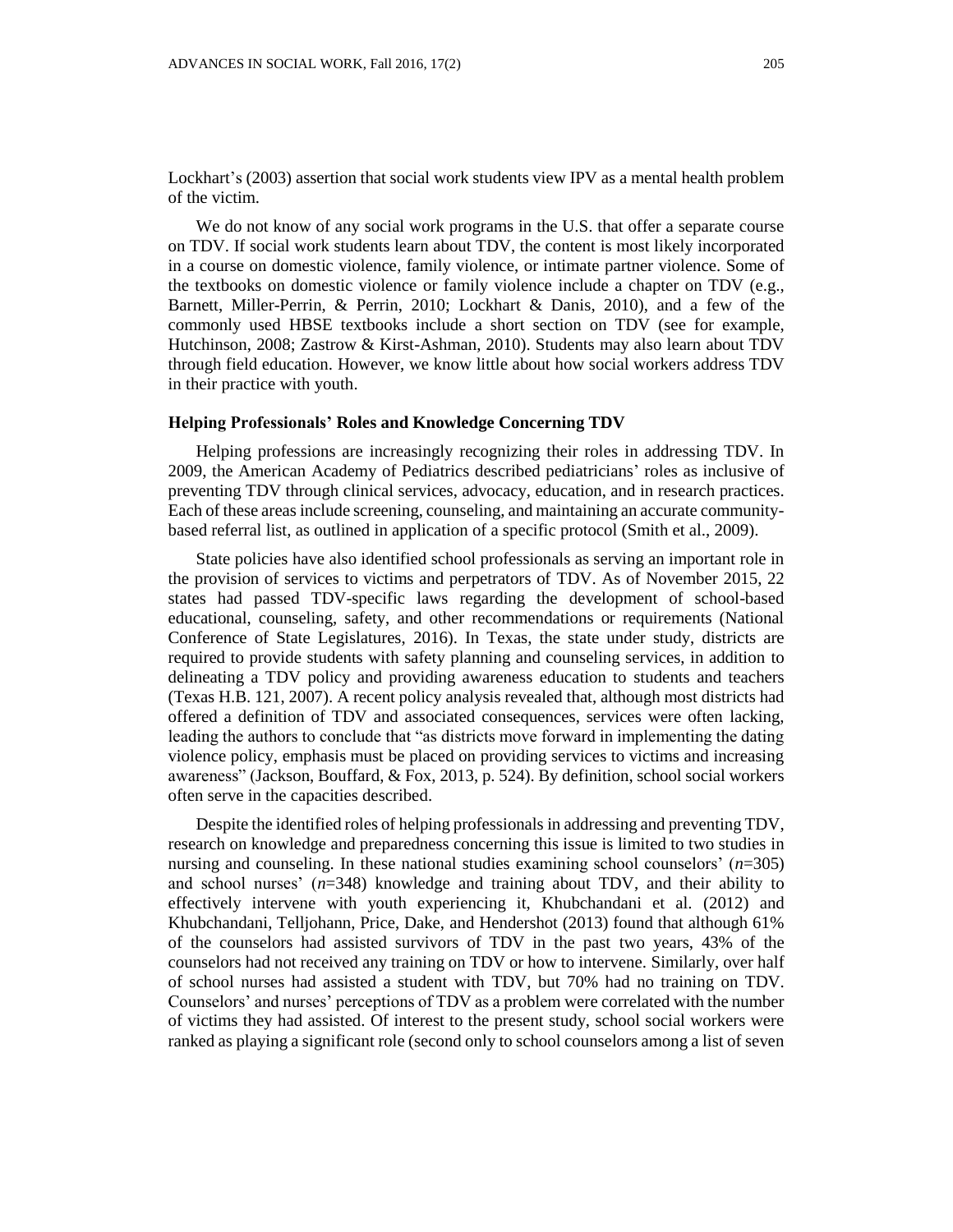school-based professionals) in assisting adolescent survivors of TDV. As schools' and communities' awareness of TDV as an important and preventable health issue increases, social workers may be called upon with increasing frequency to deliver effective services to youth. In determining effectiveness, we direct the reader to other studies (see for example, de Koker, Mathews, Zuch, Bastien, & Mason-Jones, 2014 for a review of TDV interventions), including those with emphasis on social work and perspectives from the field (e.g., Weisz & Black, 2009).

Given that we know little about the extent to which MSW students in the U.S. are prepared to work with adolescents experiencing TDV, the purpose for this exploratory study was to assess the specific interventions graduating social work students recommend for adolescents experiencing dating violence. Understanding how recently graduated social workers approach situations of TDV can offer insights into curricular strengths and gaps for consideration among social work programs, as well as highlight how youth-serving agencies can provide relevant TDV training to social workers through comparison of students' recommended interventions to best practices.

#### **Methods**

A survey was administered across four semesters during the 2014-2015 school year to graduating MSW students in two universities, both located in the southern United States. One university has approximately 800 MSW students and offers specializations in either direct clinical practice with families and children, mental health and substance abuse, aging, health, or in community and administrative practice. The other has approximately 240 students and has one advanced concentration in cultural competence. Students completed the survey online through SurveyMonkey. The survey was anonymous and took approximately 20 minutes to complete. In order to participate, students were required to be within one semester of graduating with the MSW degree. These students were invited to participate via a listserv invitation sent out from the administration offices of both schools, as well as via flyer invitations hung in the Social Work offices of both departments. At the conclusion of each semester's data collection, one student was chosen from each school at random to receive a \$25 gift card. A separate link within SurveyMonkey was provided at the conclusion of the survey where students could confidentially provide their email address for participation in this drawing. All research activities were approved by a centralized Institutional Review Board.

The survey included questions on the general demographic information of the participants, experiences serving youth, MSW coursework on TDV, and two vignettes reflecting commonly occurring TDV scenarios (see Appendix). This analysis focused on student responses to the two vignettes. The first and third authors developed the vignettes based on their previous experience with TDV research and prevention programs. The first vignette (Tiffany and Ana) pertained to a same-sex, female, high school couple in which one of the partners became possessive and controlling of the other. She began to demand increasing amounts of time and insisted on being together at the expense of her partner's extra-curricular activities. The student whose partner was behaving in a controlling manner approached the school social worker for help. The second vignette (Edgar and Angela) pertained to a heterosexual high school couple. The girlfriend became very jealous and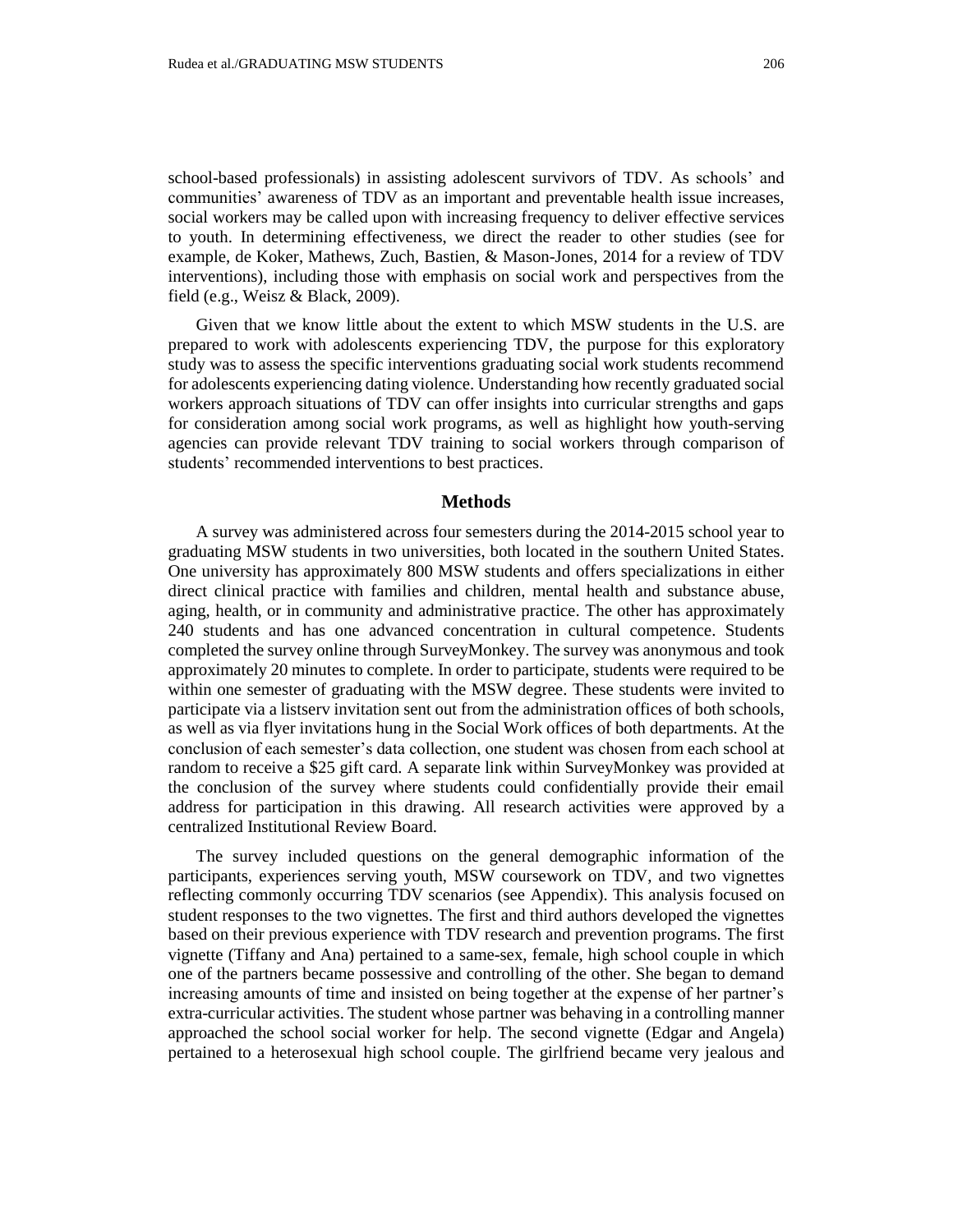violent in the relationship. After a heated argument in which she embarrassed her boyfriend in public and slapped his arm, the boyfriend pressured her to have unwanted sex with him. The girlfriend then approached the school social worker unsure of what to do. Each vignette was followed by an open-ended question: "How would you respond to this situation? Please be specific in describing the intervention(s) or series of interventions you feel would be most helpful."

| Characteristics (n=73)                                          | $n\left(\frac{0}{0}\right)$ |
|-----------------------------------------------------------------|-----------------------------|
| <b>Gender</b>                                                   |                             |
| Female                                                          | 63 (86.3%)                  |
| Male                                                            | 10(13.7%)                   |
| Race                                                            |                             |
| Caucasian, non-Hispanic                                         | 34 (47.2%)                  |
| Caucasian, Hispanic                                             | 23 (31.9%)                  |
| African American                                                | $8(11.1\%)$                 |
| Asian                                                           | $3(4.2\%)$                  |
| Mixed                                                           | $2(2.8\%)$                  |
| Other                                                           | $2(2.8\%)$                  |
| <b>Sexual Orientation</b>                                       |                             |
| Heterosexual/Straight                                           | 66 (90.4%)                  |
| Gay                                                             | $4(5.5\%)$                  |
| <b>Bisexual</b>                                                 | 2(2.7%)                     |
| Lesbian                                                         | $1(1.4\%)$                  |
| Age                                                             |                             |
| 20-29                                                           | 42 (57.5%)                  |
| 30-39                                                           | 21 (28.8%)                  |
| 40-49                                                           | 9(12.3%)                    |
| 50-59                                                           | $1(1.4\%)$                  |
| <b>Experience</b> (n=48)                                        |                             |
| Ever worked with middle school or high school aged youth        |                             |
| Yes                                                             | 33 (68.8%)                  |
| N <sub>o</sub>                                                  | 15 (31.2%)                  |
| MSW coursework included training on how to intervene with teens |                             |
| experiencing dating violence                                    |                             |
| Yes                                                             | 11(22.9%)                   |
| N <sub>o</sub>                                                  | 37 (77.1%)                  |
|                                                                 |                             |

Table 1. *Demographics and Study-Related Experience of MSW Students* 

#### **Participants**

A total of 186 students completed the survey, 79% of who were from the larger of the two universities where the study took place. The survey was distributed over the course of four semesters (*n*=69, spring of 2014; *n*=13, summer 2014; *n*=49, fall of 2014; *n*=55, spring of 2015). A total of approximately 1016 students graduated over the course of survey administration, yielding a response rate of 18%. Of these respondents, 73 students answered the open-ended questions pertaining to TDV vignettes. Approximately 86% of the respondents were female; 90% identified as heterosexual. Just under 50% were Caucasian, 32% were Hispanic, and 11% were African American. Over 50% of the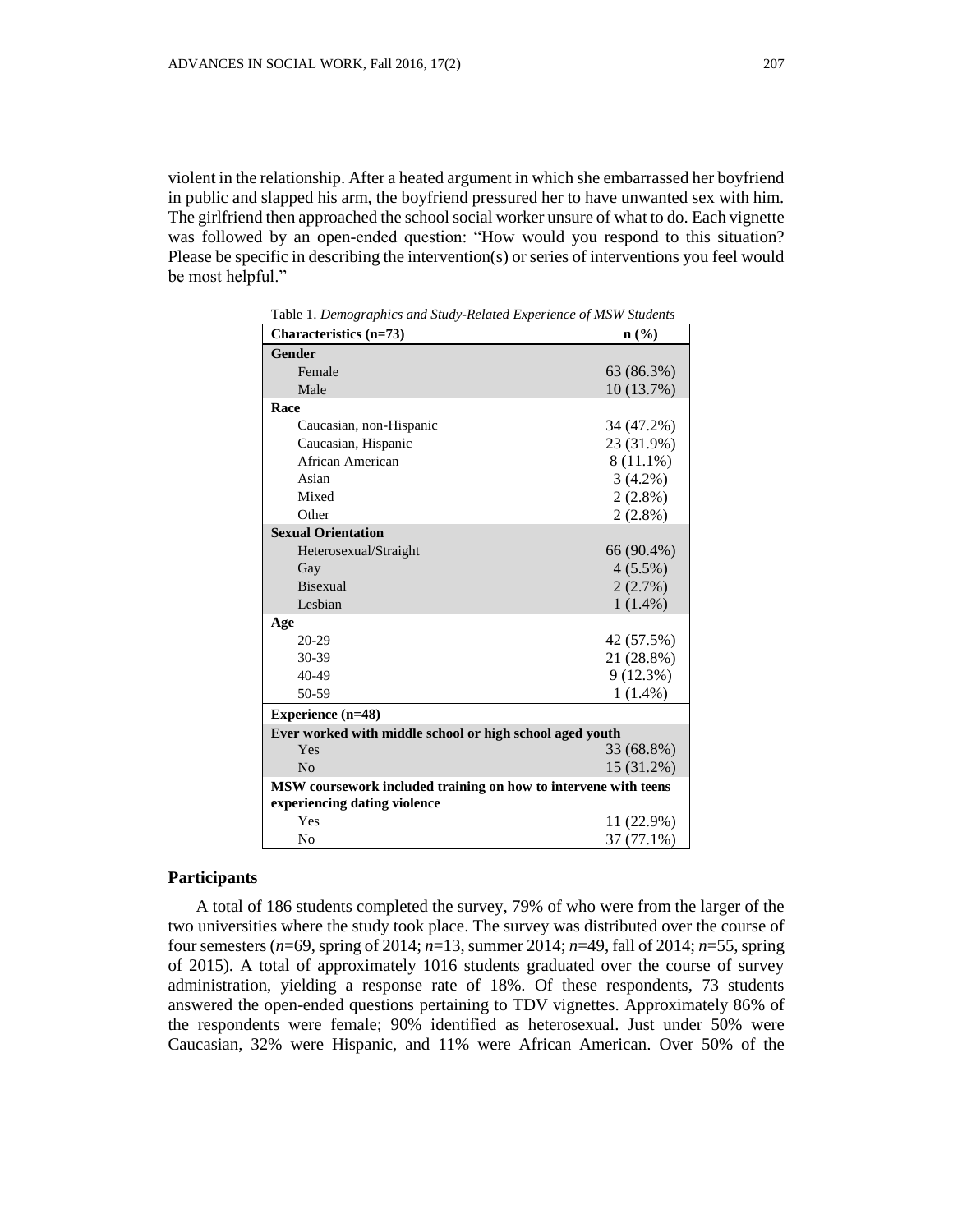students surveyed were between the ages of 20-29. Nearly 70% indicated that they had experience working with middle or high-school aged youth, and approximately 30% reported formal coursework in their MSW program on how to intervene in situations of TDV (See Table 1).

### **Analyses**

Utilizing Nvivo (Version 10), we conducted an inductive content analysis to delineate themes within participants' written responses to vignette questions. Following several thorough readings, the second author used open coding to assign independent conceptual ideas (e.g., safety planning, counseling) to all of the data for both scenarios (Creswell, 2007). These preliminary categories were then further refined and organized into meaningful themes and subthemes (e.g., "education" as a primary theme, "teaching coping techniques" as a subtheme). A codebook was devised to communicate the second author's operationalization of each theme and subtheme. This allowed the research team to evaluate the extent to which the themes and subthemes were clearly conceptualized and fit the data; several reiterations were made to the resultant codebook until agreement was reached. All of the data were then coded using the final codebook; comments that contained multiple classifications were coded into multiple themes or subthemes. This move from the raw data to more abstract levels of themes and subthemes is what allows for meaningful interpretation (Creswell, 2007). Finally, we calculated total frequencies by subtheme, theme, and vignette to allow for comparison.

### **Results**

Students proposed a variety of intervention modalities in working with the dating couples. In order of prevalence, students recommended: 1) providing education, 2) counseling services, 3) conducting an assessment, 4) other (e.g., instituting a safety plan, notifying parents). See Table 2 for a full display of results and Table 3 for sample quotations.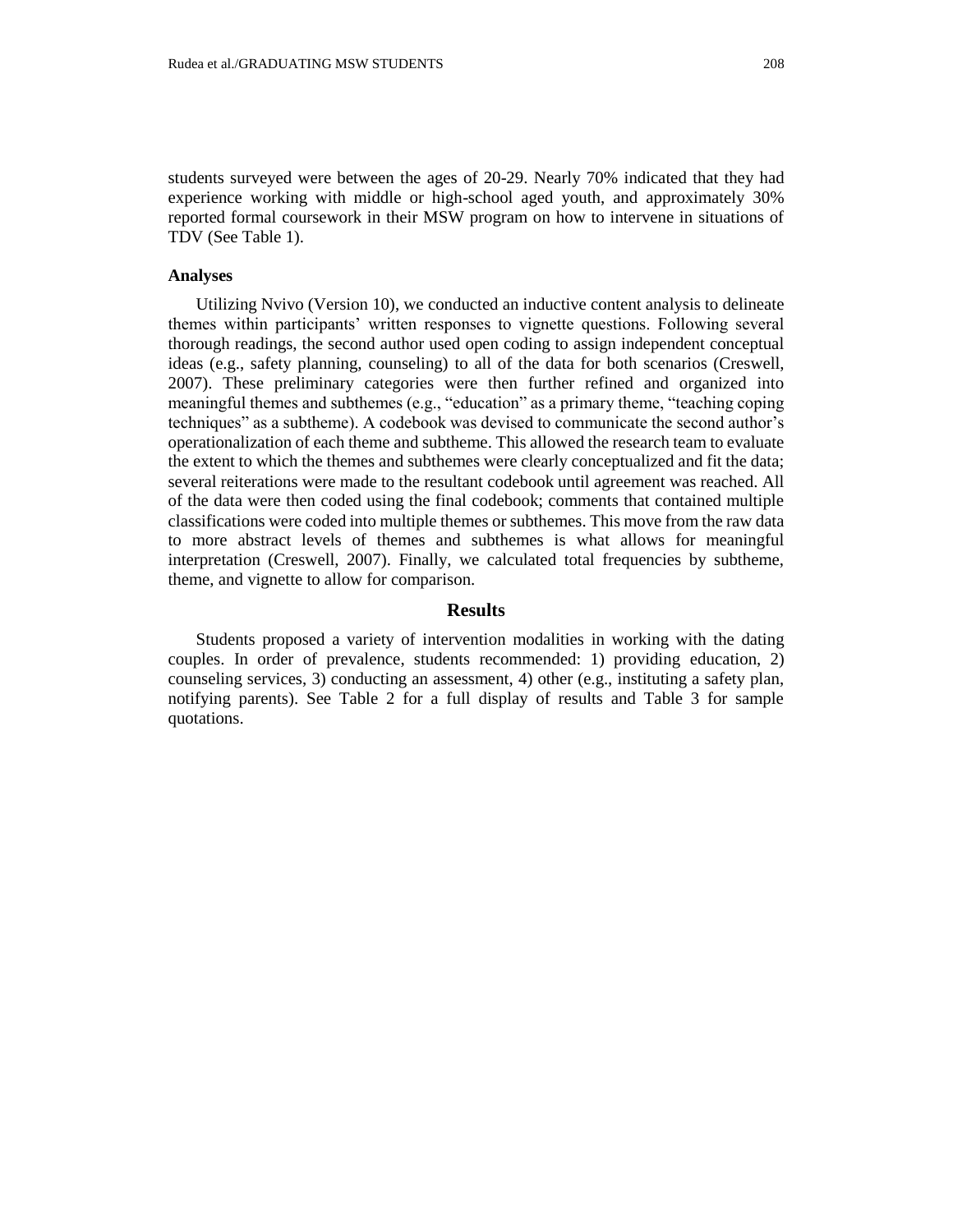|                                                                                                      | Total $n\frac{6}{6}$ | Vignette 1:<br>Tiffany & Ana<br>$n\left(\frac{0}{0}\right)$ | Vignette 2: Edgar<br>& Angela<br>$n\left(\frac{0}{0}\right)$ |  |  |  |
|------------------------------------------------------------------------------------------------------|----------------------|-------------------------------------------------------------|--------------------------------------------------------------|--|--|--|
| Education $(n=86, 30.7%)$                                                                            |                      |                                                             |                                                              |  |  |  |
| Healthy/Unhealthy relationships                                                                      | $25(29.1\%)$         | 18 (20.9%)                                                  | $7(8.1\%)$                                                   |  |  |  |
| <b>Boundaries</b>                                                                                    | $11(12.8\%)$         | $6(7.0\%)$                                                  | $5(5.8\%)$                                                   |  |  |  |
| Control and anger                                                                                    | $11(12.8\%)$         | $1(1.2\%)$                                                  | 10(11.6%)                                                    |  |  |  |
| Self-worth/self-esteem                                                                               | 10(11.6%)            | $7(8.1\%)$                                                  | 3(3.5%)                                                      |  |  |  |
| Communication                                                                                        | $9(10.5\%)$          | 3(3.5%)                                                     | $6(7.0\%)$                                                   |  |  |  |
| Sexual abuse                                                                                         | $8(9.3\%)$           |                                                             | 8 (9.3%)                                                     |  |  |  |
| Birth control                                                                                        | $6(7.0\%)$           |                                                             | $6(7.0\%)$                                                   |  |  |  |
| Sexuality                                                                                            | 4(4.7%)              | 2(2.3%)                                                     | 2(2.3%)                                                      |  |  |  |
| Coping                                                                                               | 2(2.3%)              |                                                             | 2(2.3%)                                                      |  |  |  |
| <b>Education Total</b>                                                                               | 86 (100%)            | $37(43.1\%)$                                                | 49 (56.9%)                                                   |  |  |  |
| Counseling (n=77, 27.5%)                                                                             |                      |                                                             |                                                              |  |  |  |
| Individual counseling                                                                                | 34 (44.2%)           | 20 (26%)                                                    | 14 (18.2%)                                                   |  |  |  |
| Couple's counseling                                                                                  | 13 (16.9%)           | $7(9.1\%)$                                                  | 6(7.8%)                                                      |  |  |  |
| Group counseling                                                                                     | $8(10.4\%)$          | $4(5.2\%)$                                                  | $4(5.2\%)$                                                   |  |  |  |
| Specific counseling interventions                                                                    |                      |                                                             |                                                              |  |  |  |
| Solution-focused                                                                                     | 13 (16.9%)           | 9(11.7%)                                                    | $4(5.2\%)$                                                   |  |  |  |
| Cognitive-behavioral                                                                                 | 6(7.8%)              | $4(5.2\%)$                                                  | $2(2.6\%)$                                                   |  |  |  |
| Role Play                                                                                            | $2(2.6\%)$           | $1(1.3\%)$                                                  | $1(1.3\%)$                                                   |  |  |  |
| Client-centered                                                                                      | $1(1.3\%)$           |                                                             | $1(1.3\%)$                                                   |  |  |  |
| <b>Counseling Total</b>                                                                              | 77 (100%)            | 45 (58.5%)                                                  | 32(41.5%)                                                    |  |  |  |
| Assessment $(n=69, 24.6\%)$                                                                          |                      |                                                             |                                                              |  |  |  |
| Assess the goals for the relationship                                                                | 20(29%)              | 13 (18.8%)                                                  | $7(10.1\%)$                                                  |  |  |  |
| Assess the overall situation                                                                         | $17(24.6\%)$         | 11 (15.9%)                                                  | 6(8.7%)                                                      |  |  |  |
| <b>Explore feelings</b>                                                                              | 15 (21.7%)           | $1(1.4\%)$                                                  | 14 (20.3%)                                                   |  |  |  |
| Assess the home environment and past                                                                 | $9(13.0\%)$          | 6(8.7%)                                                     | 3(4.3%)                                                      |  |  |  |
| Assess support systems                                                                               | $5(7.2\%)$           | $5(7.2\%)$                                                  |                                                              |  |  |  |
| Assess impact on school performance                                                                  | 3(4.3%)              | $1(1.4\%)$                                                  | $2(2.9\%)$                                                   |  |  |  |
| <b>Assessment Total</b>                                                                              | 69 (100%)            | $37(53.4\%)$                                                | $32(46.3\%)$                                                 |  |  |  |
| Other (n=48, 17.1%)                                                                                  |                      |                                                             |                                                              |  |  |  |
| Safety plan                                                                                          | 22 (7.9%)            | 16 (72.7%)                                                  | 6(27.3%)                                                     |  |  |  |
| Notify parents                                                                                       | $11(3.9\%)$          | 9(81.8%)                                                    | $2(18.2\%)$                                                  |  |  |  |
| Referral                                                                                             | $9(3.2\%)$           | 3(33.3%)                                                    | 6(66.7%)                                                     |  |  |  |
| School interventions                                                                                 | $4(1.4\%)$           | $4(100\%)$                                                  |                                                              |  |  |  |
| Unsure                                                                                               | $2(0.7\%)$           |                                                             | $2(100\%)$                                                   |  |  |  |
| <b>Other Total</b>                                                                                   | 48 (100%)            | 32 (66.7%)                                                  | $16(33.3\%)$                                                 |  |  |  |
| *Note: Frequencies refer to the number of responses in each category, not the number of respondents. |                      |                                                             |                                                              |  |  |  |

Table 2. *Interventions for TDV Recommended by 73 MSW Students (n=280)\**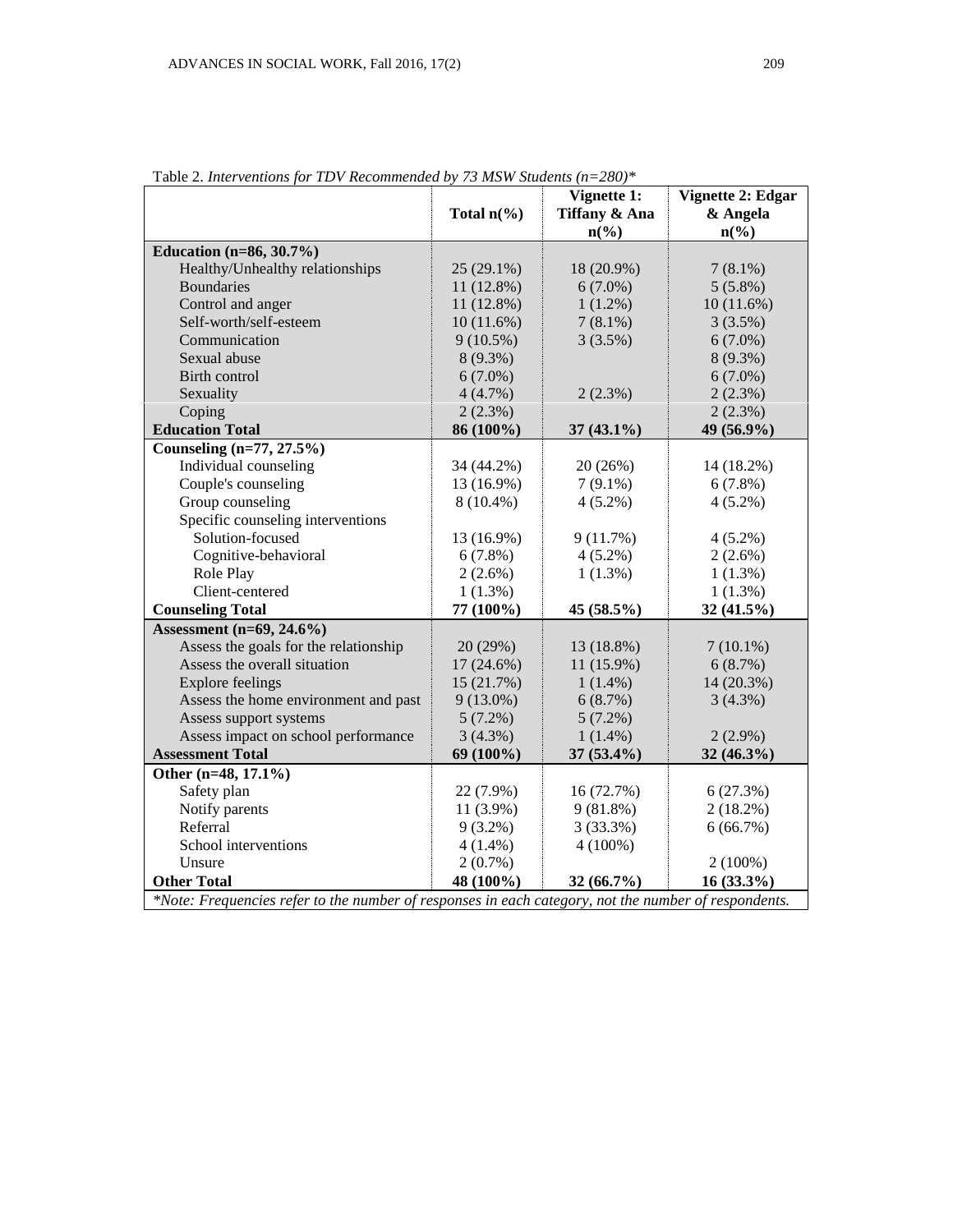Table 3. *Example Quotations*

| <b>Intervention</b>                   | Total n        | <b>Example Quotations</b>                                                                                              |
|---------------------------------------|----------------|------------------------------------------------------------------------------------------------------------------------|
| <b>Education</b>                      |                |                                                                                                                        |
| Healthy/Unhealthy relationships       | 25             | "Discuss what real love looks like"                                                                                    |
| <b>Boundaries</b>                     | 11             | "Intervention regarding healthy boundaries would be implemented"                                                       |
| Control and anger                     | 11             | "Brainstorm responses for Ana to the possessive behavior"                                                              |
| Self-worth/self-esteem                | 10             | "Provide Ana with education on self-esteem and self-confidence"                                                        |
| Communication                         | 9              | "It appears that Edgar and Angela can learn to recognize their emotions and better communicate them"                   |
| Sexual abuse                          | 8              | "Explain that there should never be pressure with sex"                                                                 |
| Birth control                         | 6              | "Discuss birth control options"                                                                                        |
| Sexuality                             | $\overline{4}$ | "Teen sexuality should be addressed once the parents are involved"                                                     |
| Coping                                | 2              | "I would coach her in calming techniques"                                                                              |
| Counseling                            |                |                                                                                                                        |
| Individual counseling                 | 34             | "Engaging with both clients first then some kind of individual counseling"                                             |
| Couple's counseling                   | 13             | "I would attempt to talk to both girls together in order to discuss what is going on and how they are bothered by it"  |
| Group counseling                      | 8              | "Group counseling or support groups to help both girls with similar issues they face"                                  |
| Specific counseling interventions     |                |                                                                                                                        |
| Solution-focused                      | 13             | "I think empowering the girls through individual solution-focused therapy would work well"                             |
| <b>CBT</b>                            | 6              | "Then I would work to correct the distorted thinking Ana has about her relationship with Tiffany by using CBT methods" |
| Role Play                             | $\overline{2}$ | "Role-play ways in which Angela might verbalize her boundaries to Edgar"                                               |
| Client-centered                       |                | "I believe in this situation client centered could be a preferred theoretical technique"                               |
| <b>Assessment</b>                     |                |                                                                                                                        |
| Assess the goals for the relationship | 20             | "Discuss the idea of goals in the relationship"                                                                        |
| Assess the overall situation          | 17             | "I would conduct a psychosocial evaluation on both girls individually"                                                 |
| <b>Explore feelings</b>               | 15             | "I would ask both of them to be completely honest and talk about their feelings and what has just happened"            |
| Assess the home environment and past  | 9              | "I would assess her home life/history of abuse"                                                                        |
| Assess support systems                | 5              | "Ask about parental or family support"                                                                                 |
| Assess impact on school performance   | 3              | "How is this relationship affecting grades?"                                                                           |
| Other                                 |                |                                                                                                                        |
| Safety plan                           | 22             | "I would first make sure she feels safe and then talk to her about how safe she feels staying in the relationship"     |
| Notify parents                        | 11             | "I believe parents need to be notified about situation"                                                                |
| Referral                              | 9              | "Offer Ana resources that are available in the community and inform her that I am available should she need to talk"   |
| School interventions                  | $\overline{4}$ | "On a Macro level- teach school personnel to recognize the warning signs of teen dating violence"                      |
| Unsure                                | $\overline{2}$ | "I would research interventions for teen dating violence since I do not have a working base knowledge of TDV"          |
| <b>Total</b>                          | 280            |                                                                                                                        |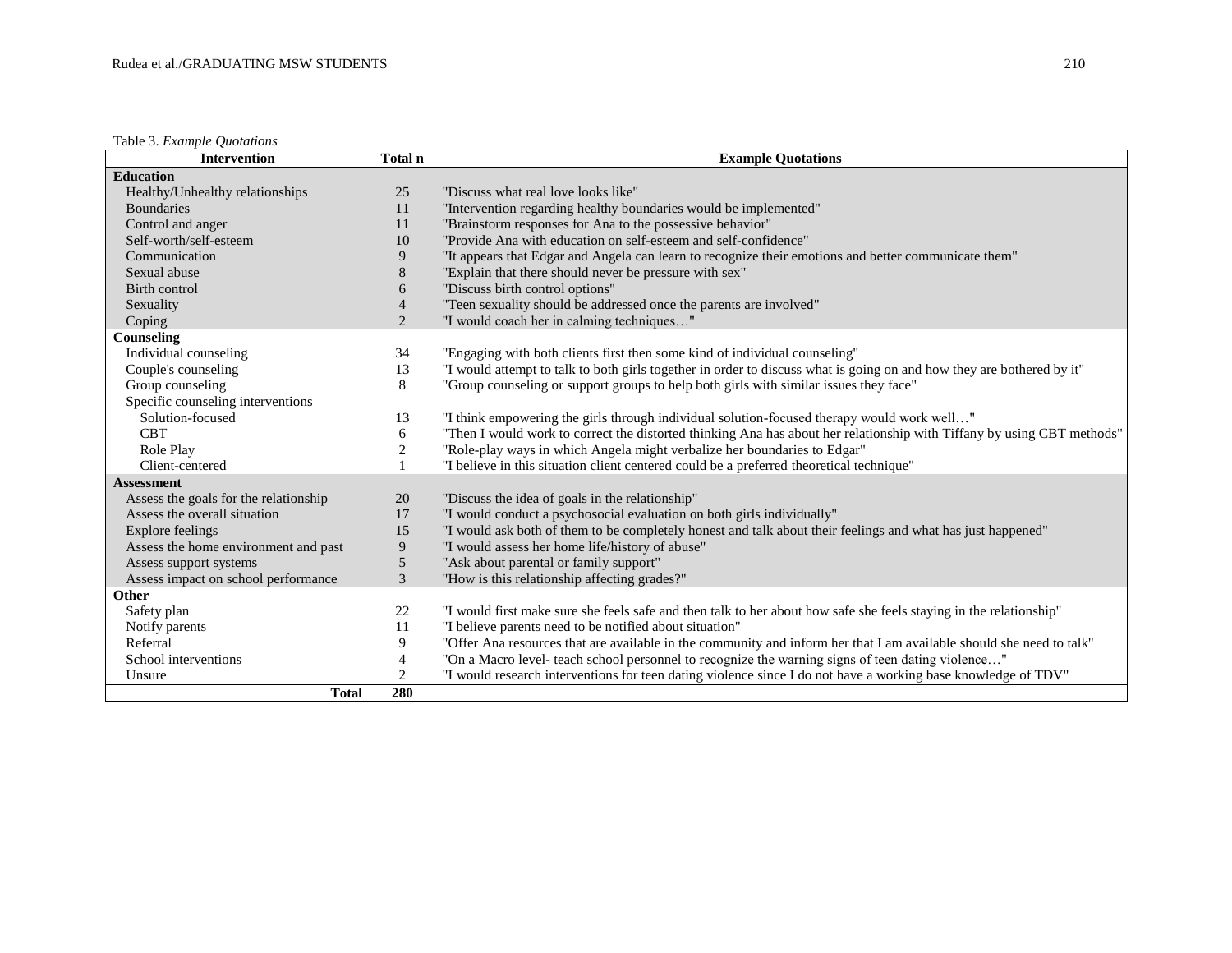## **Education**

The largest number of responses (*n*=86; 30.7%) focused on some form of education that they would provide to the student(s). Recommendations addressing education focused on several specific areas including healthy/unhealthy relationships (*n*=25; 29.1% of education responses), boundaries (*n*=11; 12.8%), control and anger (*n*=11; 12.8%), selfworth/self-esteem  $(n=10; 11.6\%)$ , communication  $(n=9; 10.5\%)$ , sexual abuse  $(n=8;$ 9.3%), birth control (*n*=6; 7.0%), sexuality (*n*=4; 4.7%), and coping (*n*=2; 2.3%). Of these subthemes, the majority consisted of responses related to education on healthy/unhealthy relationships. Examples included:

*I would provide psychoeducational information about healthy relationships.*

*I would let her know that she has the right to be in a relationship free from domestic violence and educate her on what healthy/unhealthy relationships looks like.*

Examples of education on boundaries included:

*Role play ways in which Ana might verbalize her boundaries to Tiffany.*

*Help her to outline her own personal emotional and physical boundaries so that she can feel less relationship pressure in the future.*

Examples of statements made relating to control and anger included:

*Address anger management issues.*

*Focus on techniques of addressing anger that encourage positive physical and emotional boundaries.*

Additionally, MSW students recommended education regarding self-worth/self-esteem:

*I would work with Ana to increase her self-esteem and work with Tiffany on her self-esteem, and relationship views.*

*I would help Angela in self-acceptance unconditionally for herself.*

Finally, students offered recommendations with regard to teaching youth to improve their communication skills:

*I would offer tools on how to effectively communicate with each other.*

*Discuss how Angela and Edgar are communicating; what is working and what is not.*

## **Counseling**

The second most common recommended intervention proposed was counseling (*n*=77; 27.5% of total intervention responses). Almost half (*n=*34; 44.2%) of the recommendations about counseling specifically identified individual counseling. Additional counseling interventions proposed included couple's counseling (*n*=13; 16.9%), group counseling (*n*=8; 10.4%), and other specific counseling interventions. The specific counseling interventions that some of the MSW students proposed included: solution-focused (*n*=13;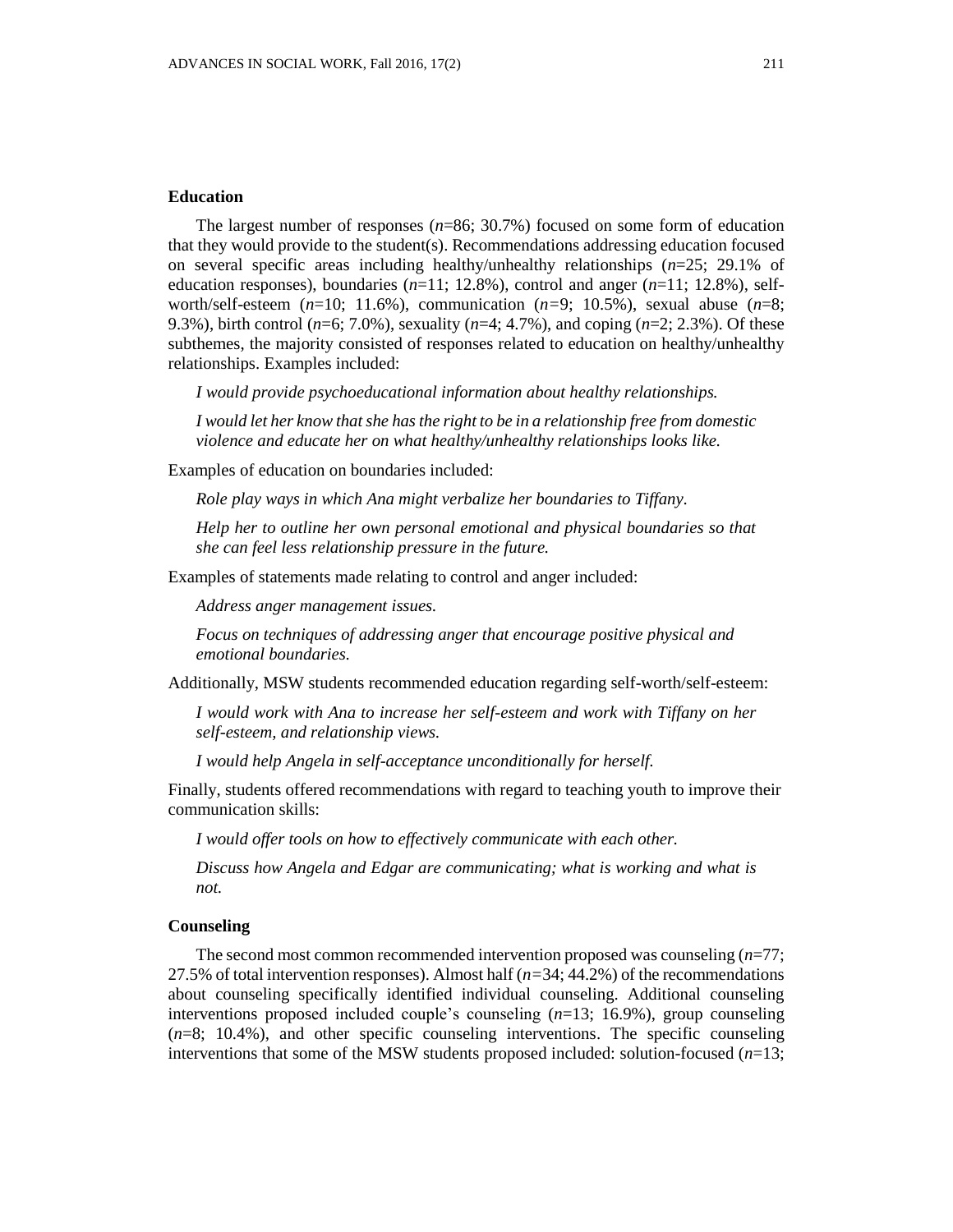16.9%), cognitive-behavioral (*n*=6; 7.8%), role-playing (*n*=2; 2.6%), and client-centered (*n*=1; 1.3%).

The following were some examples of individual counseling recommendations:

*Individual counseling for both Tiffany and Ana.*

*Engaging with both clients first then some kind of individual counseling.*

Examples of couple's counseling interventions included:

*I would see if she would be okay if I can call Edgar in so that they can discuss their feelings with each other; being that they are both dealing with some issues.*

*I would ask them to come in for couple's therapy.*

Group counseling recommendations included:

*Psychoeducation group that focuses on healthy relationships, self-esteem, anger management, decision-making, etc.*

*I think Tiffany would benefit from participating in a group setting in which the topic of teen dating is focused on and specific beliefs about relationships are discussed in a peer environment with trained adult facilitation…*

Finally, specific counseling interventions were recommended, the most common of which was solution-focused:

*Since Anna has decided to seek help shows her strengths and willingness to accept there is an issue. Solution focus is goal-directed and focuses on the solution than the problem that brought Anna to this point.*

*I would possibly utilize Solution Focused combined with Strengths Model.*

#### **Assessment**

Some MSW students indicated that they needed additional information to better understand and assess the situation with the dating couples. Approximately 25% (*n*=69) of the total coded responses included a recommendation about assessment in addition to or as a stand-alone method of intervention (i.e., double-coded alongside one of the additional themes). Assessment subthemes included the following: assess the goals for the current relationship  $(n=20; 29%)$ , assess the overall situation  $(n=17; 24.6%)$ , explore feelings  $(n=15; 21.7\%)$ , assess the home environment and past  $(n=9; 13\%)$ , assess support systems (*n=*5; 7.3%), and assess impact on school performance (*n*=3; 4.4%). Examples relating to assessment of goals for the current relationship included:

*List pros and cons to their relationship as well as a list of things that Ana wants to change in her relationship for the relationship to continue.*

*Explore motivation for maintaining the relationship.*

Examples relating to the need to assess the overall situation included: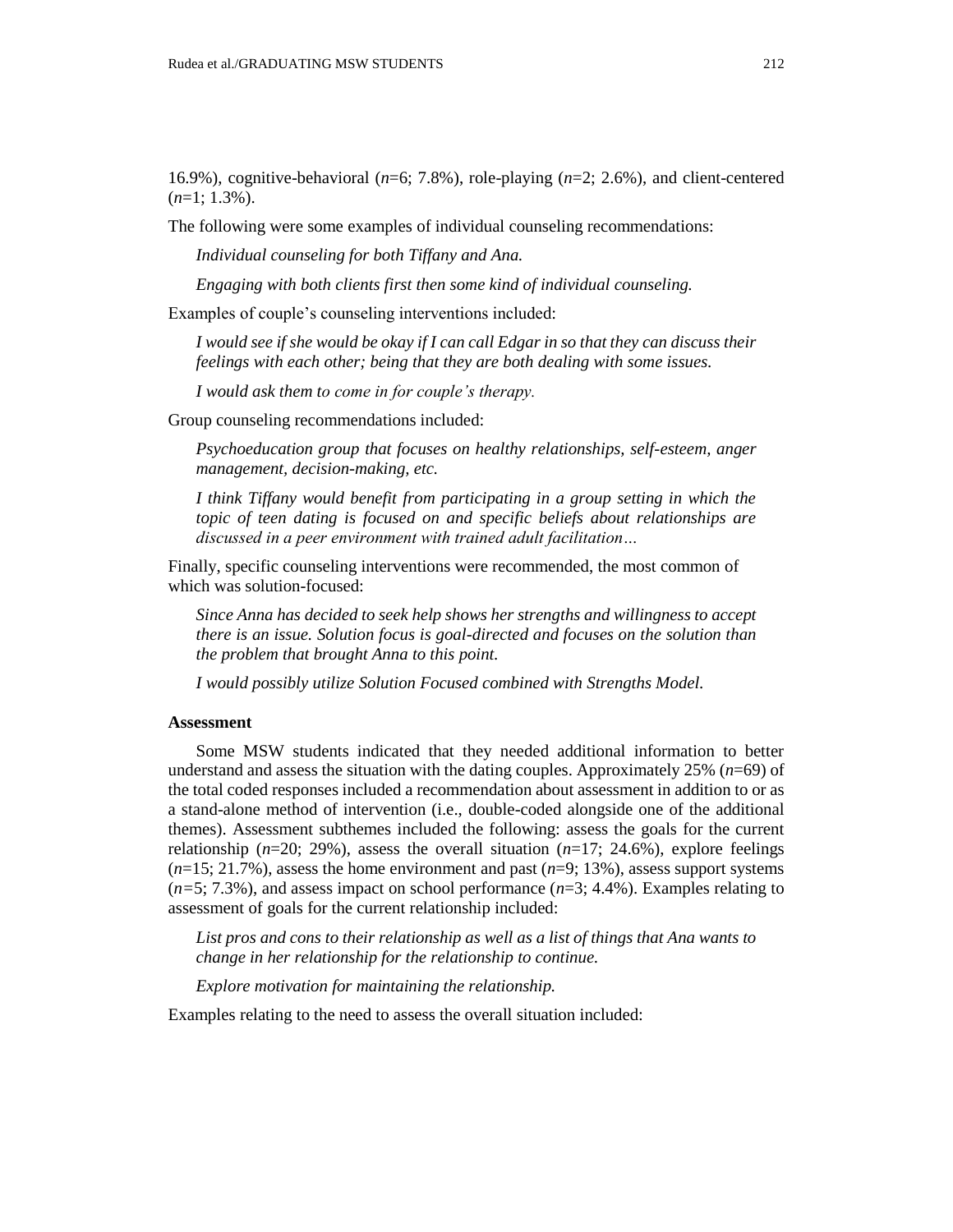*I would ask open-ended questions to understand what Ana needs to feel safe with Tiffany.*

*Assess her feelings and home situation and go from there.*

Examples relating to the need to assess the home environment and past included:

*I would ask about prior relationships and also family and friend relationships that she has witnessed.*

*I would ask Angela how her childhood was and how problems got resolved.*

### **Other**

Safety planning (7.9%; *n=*22), notifying parents (3.9%, *n=*11), referral (3.2%; *n=*9), school interventions (1.4%;  $n=4$ ), and stating that they were unsure (0.7%;  $n=2$ ) were coded as "other." Although we did not consider these responses prevalent enough to meaningfully convey themes, we include them given their importance as interventions (e.g., safety planning) and given the research question (e.g., referral, unsure).

## **Discussion**

This study responds to a lack of research concerning graduating MSW students' preparedness to respond to adolescent dating violence. We were specifically interested in how students would respond to scenarios of TDV, including the types of interventions they would propose. We found that nearly one-third of recommendations focused on education. Within this theme, over one-quarter of students' recommendations pertained to healthy versus unhealthy relationships. Students also noted the importance of teaching about appropriate boundaries, issues of control and anger, self-esteem, and communication skills. Further, over one-quarter of recommendations focused on providing the dating couple with counseling, nearly half of which specified individual counseling. Finally, almost onequarter of recommendations pertained to assessment of a range of factors including the high school student's goals for the relationship, their feelings, and to gain information about their past or current home situation as a stand-alone intervention or in addition to another modality. Few comments identified specific TDV or intimate partner violence interventions, such as safety planning, or discussed engaging with the school to enhance educational opportunities or services focused on TDV provided to students at large.

A majority of recommendations identified individualized education interventions, most of which centered on teaching youth about healthy relationship dynamics. Correspondingly, education is an important role of social workers and an intervention that they are often comfortable in recommending and performing (Asquith, Clark, & Waterhouse, 2005; Black et al., 2010; Hepworth, Rooney, Rooney & Strom-Gottfried, 2013). It is a strength that graduating social workers would instruct clients on healthy relationships. However, an overemphasis on the individual as needing instruction neglects critical reflection on ecological contexts contributing to relationship dynamics, including modeling and acceptance of violent conflict resolution strategies by important role models in the lives of youth (Ball et al., 2012). The MSW students' emphasis on individualized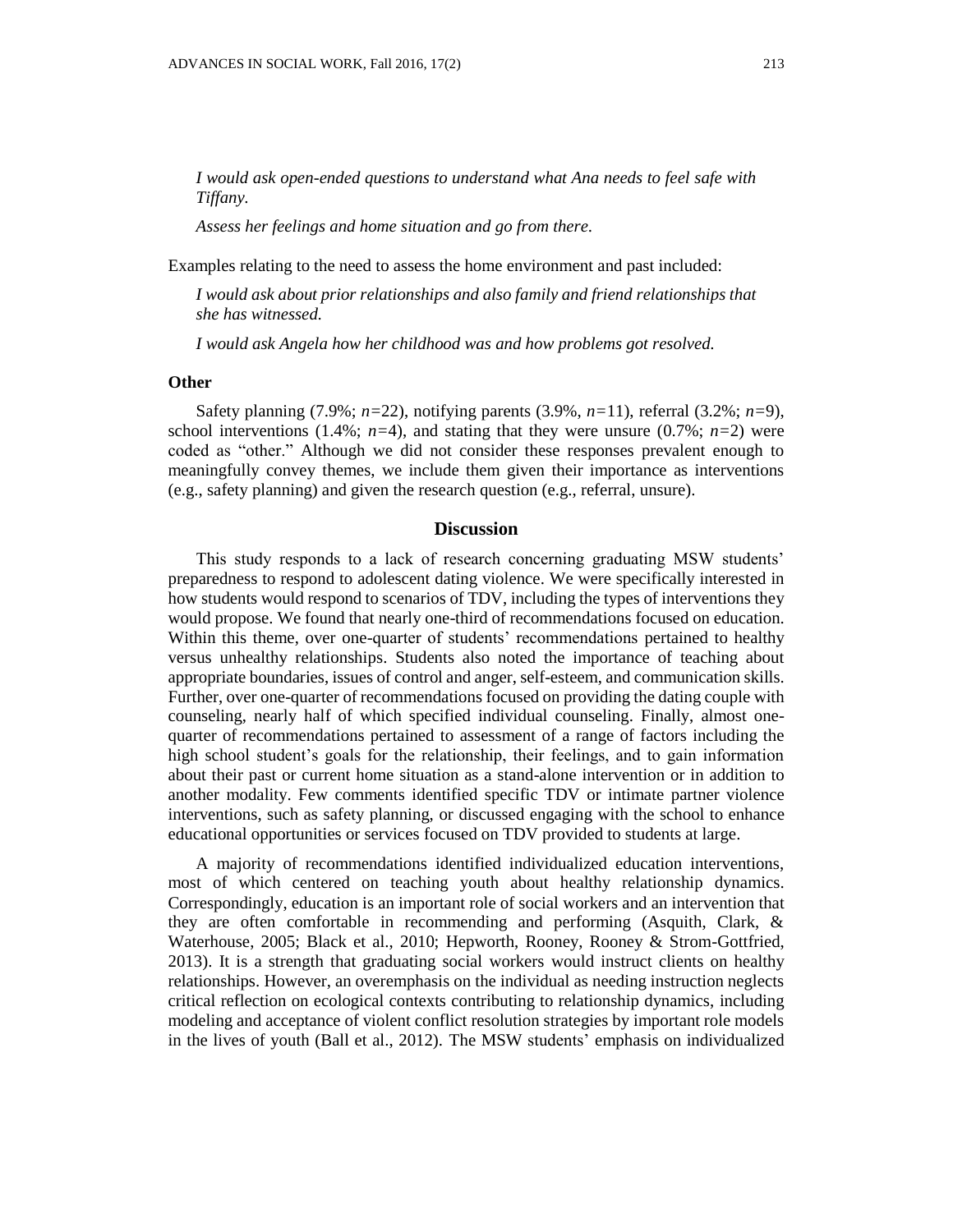education also aligns with the finding that over one-third of comments focused on counseling, a majority of which identified individual counseling as a preferred intervention. This was not surprising, as Black and colleagues (2010) similarly found that almost onethird of social work students' recommendations in a domestic violence scenario related to counseling. Social work students may view TDV, similar to IPV (Danis & Lockhart, 2003), as a mental health problem. These results may be contextualized in part by our sample, as one university offered a macro track alongside four clinically focused tracks and the other did not offer a macro-focused track (rather, students could pursue micro/macro interests through integrated content and assignments). Although many graduating social workers in the U.S. are interested in direct clinical practice (Council on Social Work Education, 2010), social workers should be taught and should similarly teach youth to understand how violent relationship dynamics are inseparable from peer, family, and societal influences.

The finding that many of the students' recommendations focused on the need to conduct an assessment, and specifically assess the goals of the relationship, suggests that students want to understand more about a relationship, even a volatile and violent relationship, prior to or as a key component of their intervention work. This is aligned with best social work practice and confirms the need for health professionals, including social workers, to be trained in how to implement appropriate screening tools and assessment protocols for TDV specifically (Cutter-Wilson & Richmond, 2011). It is concerning that few comments mentioned assessing the client's support systems given their importance in violent relationships (Goodman & Smyth, 2011). Informal supports are often the most likely to offer guidance, instrumental, and emotional resources to survivors of partner violence. Social workers should tap into these resources, where available, to mitigate the harmful effects of abuse and to bolster the efficacy of formal help-seeking (see Goodman & Smyth, 2011 for a review).

Social workers' one-on-one work with youth offers a critical opportunity to discuss the adolescent's safety. Thus, it is concerning that very few recommendations from MSW students pertained to safety planning. Safety planning with teens can increase their understanding of the risk of violence as well as provide youth with resources and supportive options to consider (Campbell, 2001). Further, some of the recommended interventions did not consider safety; for example, many recommendations focused on couple's counseling without contextualizing such responses in light of risk assessment. Partners in abusive relationships are likely not free to engage in the open exchange of feelings, highlighting this as an important content area for training of social workers. Further, some comments suggested notifying parents about the incident of TDV. Mandatory reporting requirements are not always clear (Broner, Embry, Gremminger, Batts, & Ashley, 2013) but much of teens' reluctance to seek help for TDV is related to fear of their parents' responses (Ashley & Foshee, 2005; Black, Weisz, Preble, & Sharma, 2015). Establishing and maintaining trust is critical in working with teens experiencing dating violence.

Beyond working directly with the adolescent, social workers are called upon to work within and across ecological systems to serve in various roles including as macro-level change agents (Kirst-Ashman & Hull, 2015). It is interesting that no student recommendations focused on advocating with school administration for student safety,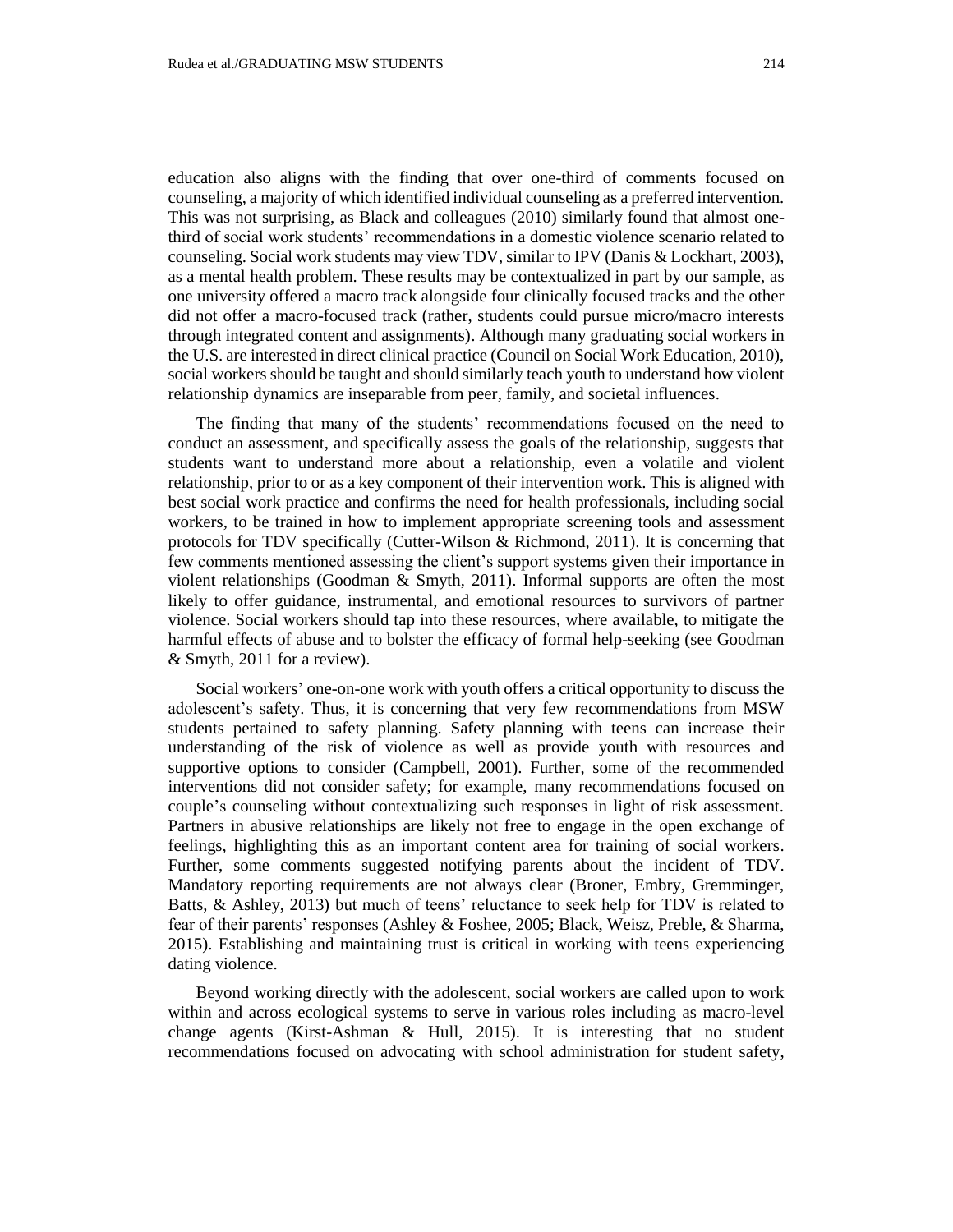including for protective orders, and the possible need for one student to transfer to another classroom or school (see Jackson et al., 2013). A lack of responses reflecting macro-level interventions may reflect the wording of the question asked (i.e., focusing on the intervention one would conduct). Still, social workers should be aware of their own state's policies concerning protective orders for adolescents, advocating on behalf of such policies as supported by research (Hoefer, Black, & Ricard, 2015). Similarly, rather than advocate for school-level interventions, graduating MSW students in this study focused primarily on the provision of individual education and counseling aimed at improving the relationship health of youth. It is interesting to note that their emphases (e.g., healthy relationships, communication skills) parallel the tendency for TDV programs to deliver similar content (see Malhotra, Gonzalez-Guarda, & Mitchell, 2015 and Whitaker et al., 2006 for reviews). A strength of this finding is that it suggests social workers may be using their advanced clinical knowledge to build relationship capacities with youth and may be well-suited for further training in the delivery of TDV interventions in the classroom.

## **Limitations**

Findings need to be considered within the context of the limitations of the research study. The researchers developed the instrument for the purpose of the study and its validity and reliability were not assessed. The survey had a low response rate and only 73 of the 186 students completed the open-ended questions on the survey. It is not atypical to obtain high nonresponse rates in online surveys (typical rates ranging from 20 to 33%; Nulty, 2008), and higher nonresponse rates in open-ended questions compared to other question formats (Millar & Dillman, 2012). Students completing the survey could have been limited to those who had a special interest in the topic. We have no way of knowing if students did not know how to respond to the TDV vignettes or simply did not want to take the time to respond. It may have been that some did not see any problems presented by the vignettes, in which case asking them what intervention(s) they would recommend might have prompted non-response. Not asking whether there is a need for intervention may be considered a methodological limitation, although adolescents in each scenario addressed social workers directly for help.

Further, we asked students to speculate about how they would intervene in the TDV scenarios portrayed in the vignettes. However, how MSW students speculate they would intervene may differ from what they might actually do if faced with the situation. Many students in this study did report experience with middle school and high school youth, and some had received MSW coursework specific to TDV. How MSW students differed from one another with regard to their experience, training, and response to TDV is an area for future research, as is how social workers actually respond to TDV scenarios. Future research can also assess how students respond differently to incidences of TDV involving same-sex and heterosexual couples.

We surveyed MSW students in two public universities located in the same state in the southern part of the U.S. Although both student bodies were diverse, they were similar to each other. Additional research is needed in other parts of the U.S. and in other countries.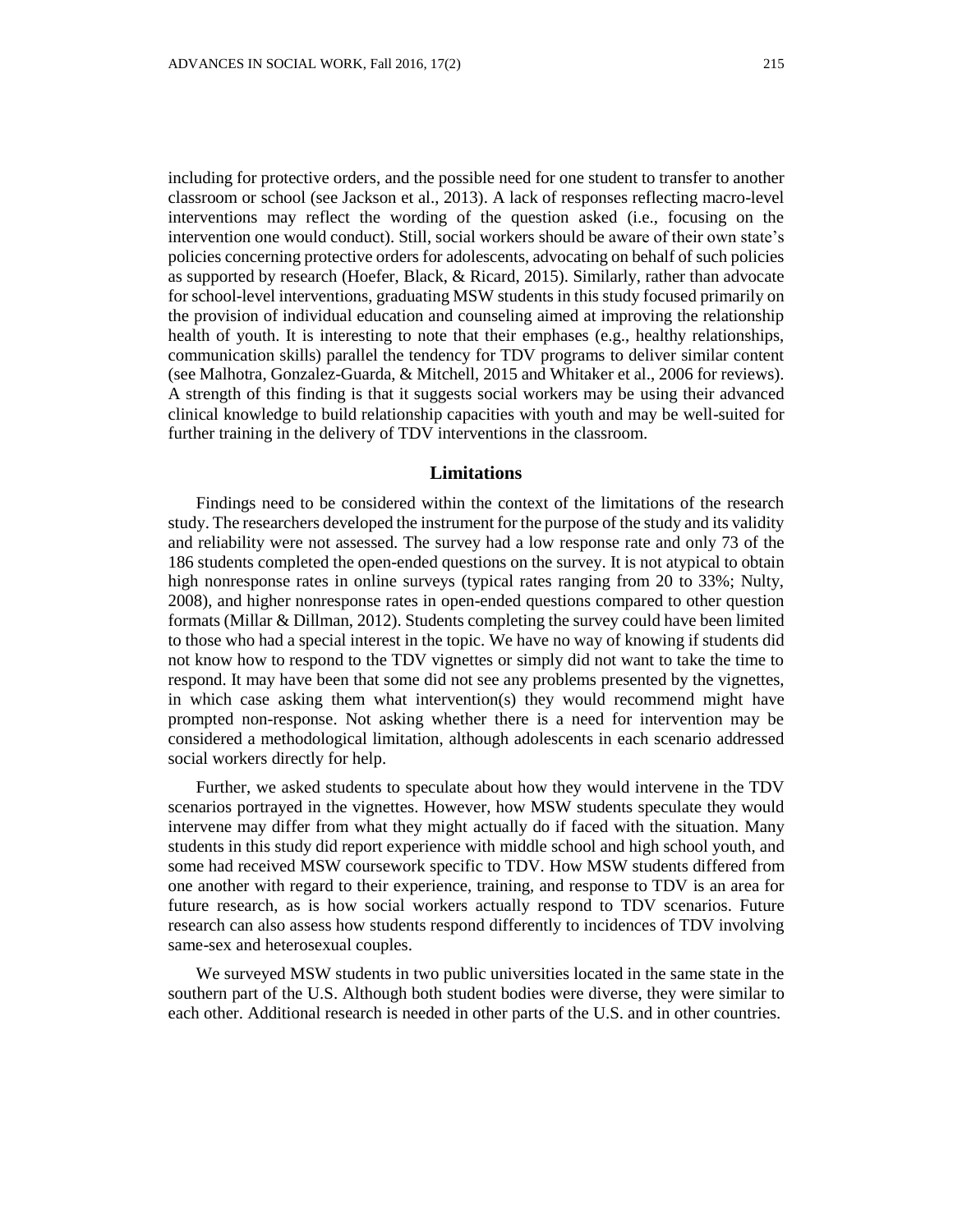## **Conclusions**

Only two other publications that we are aware of have assessed helping professionals' (i.e., counselors' and nurses') knowledge and readiness to practice in contexts of TDV (Khubchandani et al., 2012, 2013). The present study has extended this research in two distinct ways: one, by surveying graduating MSW social work students, and two, by using open-ended qualitative methods to understand specifically how students would provide services to youth experiencing violence in their relationships. Our findings parallel the studies conducted by Khubchandani and colleagues (2012, 2013) in highlighting a need for further training specific to TDV, particularly in the areas of safety planning and meso- and macro- level practice.

Students' recommendations for education and counseling rather than safety planning or multi-level interventions indicate that social work programs need to provide specific content related to TDV and evidence-based interventions (see for example, Weisz & Black, 2009), particularly in order to prepare those interested in serving youth. One concern is that many MSW programs do not currently have a specific course for inclusion of TDV content. We do not know how much content on TDV is embedded in Family Violence and IPV courses or in foundational HBSE and practice courses. Content could be included and embedded within foundational and practice courses covering curricula specific to the developmental period of adolescence (e.g., HBSE) and with practice vignettes such as those used in this study in order to assess practice competencies. Given the high prevalence of teen dating violence (Vagi et al., 2015), it is likely that social workers will come across this issue; it is important to prepare them to handle it effectively.

### **References**

- Ashley, O. S., & Foshee, V. A. (2005). Adolescent help-seeking for dating violence: Prevalence, sociodemographic correlates, and sources of help. *Journal of Adolescent Health,* 36, 25–31. doi[:https://doi.org/10.1016/j.jadohealth.2003.12.014](https://doi.org/10.1016/j.jadohealth.2003.12.014)
- Asquith, S. Clark, C. L., & Waterhouse, L. (2005). *[The role of the social worker in the 21st](http://libvolume7.xyz/physiotherapy/bsc/3rdyear/communityhealthsociologyandbiostatistics/roleofasocialworker/roleofasocialworkernotes1.pdf)  [century: A literature review.](http://libvolume7.xyz/physiotherapy/bsc/3rdyear/communityhealthsociologyandbiostatistics/roleofasocialworker/roleofasocialworkernotes1.pdf)* Retrieved from <http://www.gov.scot/resource/doc/47121/0020821.pdf>
- Ball, B., Tharp, A. T., Noonan, R. K., Valle, L. A., Hamburger, M. E., & Rosenbluth, B. (2012). Expect Respect support groups: Preliminary evaluation of a dating violence prevention program for at-risk youth. *Violence Against Women*, *18*(7), 746-762. doi[:https://doi.org/10.1177/1077801212455188](https://doi.org/10.1177/1077801212455188)
- Banyard, V. L., & Cross, C. (2008). Consequences of teen dating violence understanding intervening variables in ecological context. *Violence against Women*, *14*(9), 998-1013. doi[:https://doi.org/10.1177/1077801208322058](https://doi.org/10.1177/1077801208322058)
- Barnett, O. W., Miller-Perrin, C. L., & Perrin, R. D. (2010). *Family violence across the lifespan: An introduction*. Thousand Oaks, CA: Sage.
- Black, B. M., Weisz, A. N., & Bennett, L. W. (2010). Graduating social work students' perspectives on domestic violence. *Affilia*, *25*(2), 173-184. doi[:https://doi.org/10.1177/0886109910364824](https://doi.org/10.1177/0886109910364824)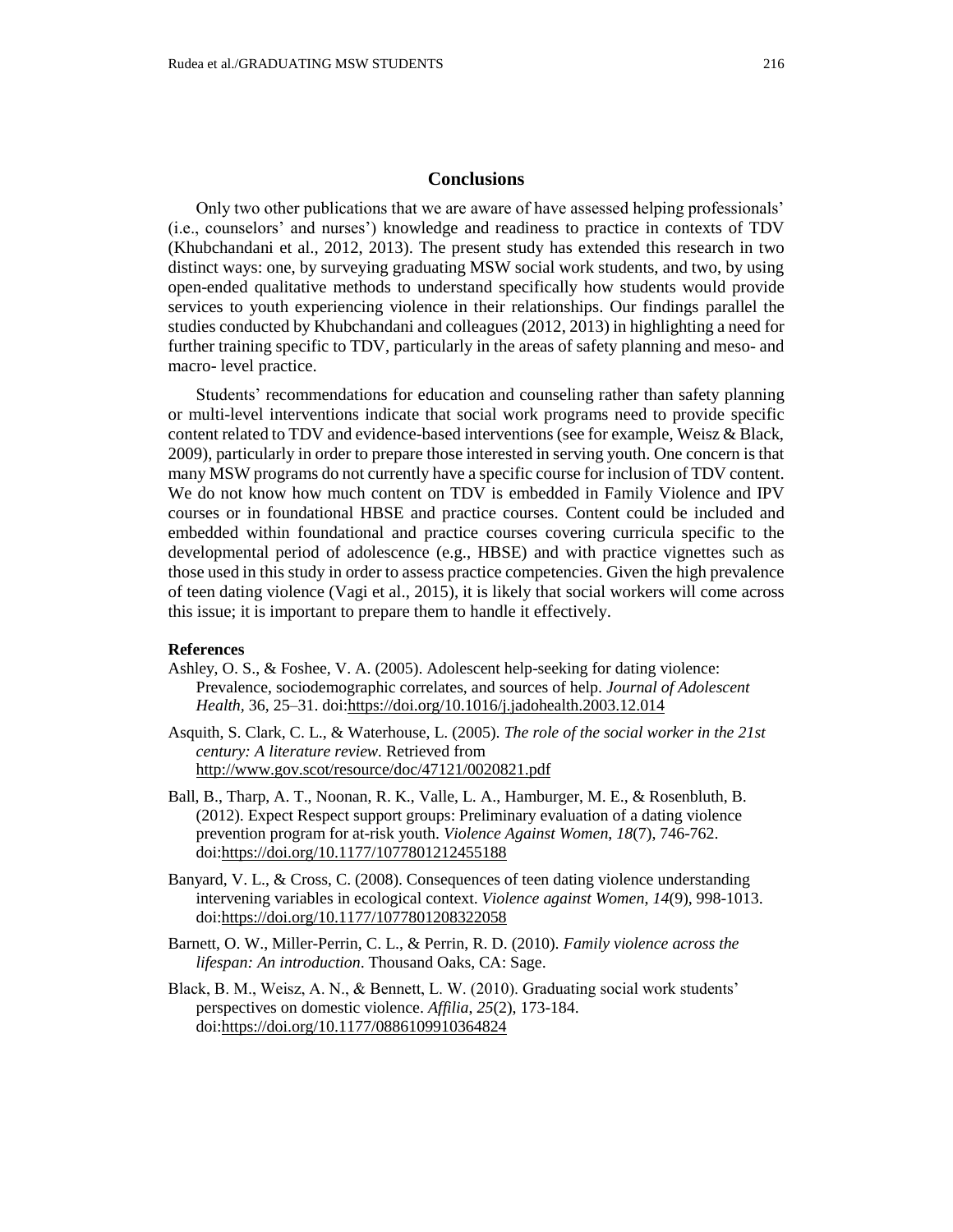- Black, B. M., Weisz, A. N., Preble, K. M., & Sharma, B. (2015). Parents' awareness of and anticipated responses to their teens' reports of dating violence. *Journal of Family Social Work, 18*(1), 3-20. doi[:https://doi.org/10.1080/10522158.2014.968941](https://doi.org/10.1080/10522158.2014.968941)
- Broner N., Embry, V. V., Gremminger, M. G., Batts, K., & Ashley, O. S. (2013, May). *Mandatory reporting and keeping youth safe*. Washington, DC: Administration on Children, Youth and Families, Family and Youth Services Bureau.
- Campbell, J. C. (2001). Safety planning based on lethality assessment for partners of batterers in intervention programs. *Journal of Aggression, Maltreatment & Trauma, 5*(2), 129-143. doi[:https://doi.org/10.1300/J146v05n02\\_08](https://doi.org/10.1300/J146v05n02_08)
- Cohn, F., Salmon, M. E., & Stobo, J. D. (2002). *Confronting chronic neglect: The education and training of health professionals on family violence.* Washington, DC: National Academies Press.
- Connor, P. D., Nouer, S. S., Mackey, S. N., Banet, M. S., & Tipton, N. G. (2012). Overcoming barriers in intimate partner violence education and training of graduate social work students. *Journal of Teaching in Social Work*, *32*(1), 29-45. doi[:https://doi.org/10.1080/08841233.2012.641893](https://doi.org/10.1080/08841233.2012.641893)
- Council on Social Work Education. (2010). *2010 Statistics on social work education in the United States: A summary.* Retrieved fro[m http://www.cswe.org/File.aspx?id=52269](http://www.cswe.org/File.aspx?id=52269)
- Creswell, J. W. (2007). *Qualitative inquiry and research design: Choosing among five approaches* (2nd ed.). Thousand Oaks, CA: Sage.
- Cutter-Wilson, E., & Richmond, T. (2011). Understanding teen dating violence: Practical screening and intervention strategies for pediatric and adolescent healthcare providers. *Current Opinion in Pediatrics*, *23*(4), 379-383. doi[:https://doi.org/10.1097/MOP.0b013e32834875d5](https://doi.org/10.1097/MOP.0b013e32834875d5)
- Danis, F. (2004). Factors that influence domestic violence practice self-efficacy: Implications for social work. *Advances in Social Work*, *5*(1), 150-161.
- Danis, F. S., & Lockhart, L. (2003). Guest editorial: Domestic violence and social work education: What do we know, what do we need to know? *Journal of Social Work Education*, *39*(2), 215-224.
- De Koker, P., Mathews, C., Zuch, M., Bastien, S., & Mason-Jones, A. J. (2014). A systematic review of interventions for preventing adolescent intimate partner violence. *Journal of Adolescent Health*, *54*(1), 3-13. doi[:https://doi.org/10.1016/j.jadohealth.2013.08.008](https://doi.org/10.1016/j.jadohealth.2013.08.008)
- Eaton, D. K., Davis, K. S., Barrios, L., Brener, N. D., & Noonan, R. K. (2007). Associations of dating violence victimization with lifetime participation, co-occurrence, and early initiation of risk behaviors among U.S. high school students. *Journal of Interpersonal Violence, 22*(5), 585-602. doi[:https://doi.org/10.1177/0886260506298831](https://doi.org/10.1177/0886260506298831)
- Goodman, L. A., & Smyth, K. F. (2011). A call for a social network-oriented approach to services for survivors of intimate partner violence. *Psychology of Violence*, *1*(2), 79-92. doi[:https://doi.org/10.1037/a0022977](https://doi.org/10.1037/a0022977)
- Halpern, C. T., Oslak, S. G., Young, M. L., Martin, S. L., & Kupper, L. L. (2001). Partner violence among adolescents in opposite-sex romantic relationships: Findings from the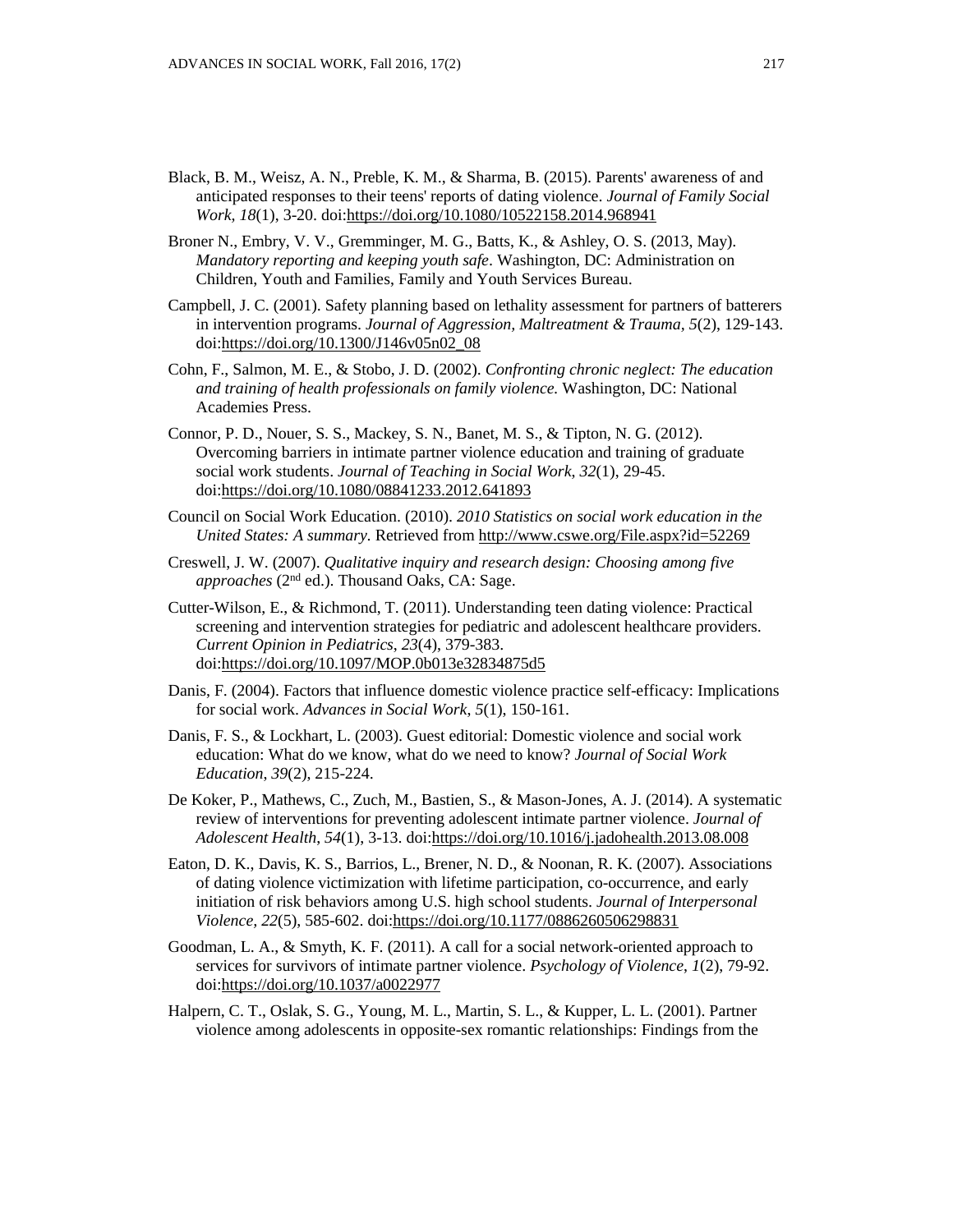National Longitudinal Study of Adolescent Health. *American Journal of Public Health*, *91*(10), 1679-1685. doi[:https://doi.org/10.2105/AJPH.91.10.1679](https://doi.org/10.2105/AJPH.91.10.1679)

- [Hepworth,](http://www.amazon.com/s/ref=dp_byline_sr_book_1?ie=UTF8&field-author=Dean+H.+Hepworth&search-alias=books&text=Dean+H.+Hepworth&sort=relevancerank) D. H., [Rooney,](http://www.amazon.com/s/ref=dp_byline_sr_book_2?ie=UTF8&field-author=Ronald+H.+Rooney&search-alias=books&text=Ronald+H.+Rooney&sort=relevancerank) R. H., [Rooney,](http://www.amazon.com/s/ref=dp_byline_sr_book_3?ie=UTF8&field-author=Glenda+Dewberry+Rooney&search-alias=books&text=Glenda+Dewberry+Rooney&sort=relevancerank) G. D., [Strom-Gottfried,](http://www.amazon.com/s/ref=dp_byline_sr_book_4?ie=UTF8&field-author=Kim+Strom-Gottfried&search-alias=books&text=Kim+Strom-Gottfried&sort=relevancerank) K. (2013). *Direct social work practice: Theory and skills* (9th ed.)., Pacific Grove, CA: Brooks / Cole Empowerment Series.
- Hoefer, R., Black, B., & Ricard, M. (2015). The impact of state policy on teen dating violence prevalence. *Journal of Adolescence, 44*, 88-96. doi[:https://doi.org/10.1016/j.adolescence.2015.07.006](https://doi.org/10.1016/j.adolescence.2015.07.006)
- Hutchinson, E. (2008). *Dimensions of human behavior* (3rd ed.). Los Angeles, CA: Sage.
- Jackson, R. D., Bouffard, L. A., & Fox, K. A. (2013). Putting policy into practice: Examining school districts' implementation of teen dating violence legislation. *Criminal Justice Policy Review, 25*, 503-524. doi[:https://doi.org/10.1177/0887403412475136](https://doi.org/10.1177/0887403412475136)
- Khubchandani, J., Price, J. H., Thompson, A., Dake, J. A., Wiblishauser, M., & Telljohann, S. K. (2012). Adolescent dating violence: A national assessment of school counselors' perceptions and practices. *Pediatrics*, *130*(2), 202-210. doi[:https://doi.org/10.1542/peds.2011-3130](https://doi.org/10.1542/peds.2011-3130)
- Khubchandani, J., Telljohann, S. K., Price, J. H., Dake, J. A., & Hendershot, C. (2013). Providing assistance to the victims of adolescent dating violence: A national assessment of school nurses' practices. *Journal of School Health*, *83*(2), 127-136. doi[:https://doi.org/10.1111/josh.12008](https://doi.org/10.1111/josh.12008)
- Kirst-Ashman, K. K., & Hull Jr, G. H. (2015). *Brooks/Cole empowerment series: Generalist practice with organizations and communities*. Independence, KY: Cengage Learning.
- Lietz, C. A., & Zayas, L. E. (2010). Evaluating qualitative research for social work practitioners. *Advances in Social Work*, *11*(2), 188-202.
- Lockhart, L. L., & Danis, F. S. (2010). *Domestic violence: Intersectionality and culturally competent practice*. New York: Columbia University Press.
- Malhotra, K., Gonzalez-Guarda, R. M., & Mitchell, E. M. (2015). A review of teen dating violence prevention research: What about Hispanic youth? *Trauma, Violence, & Abuse*, *16*(4), 444-465. doi[:https://doi.org/10.1177/1524838014537903](https://doi.org/10.1177/1524838014537903)
- McMahon, S., Postmus, J. L., Warrener, C., Plummer, S., & Schwartz, R. (2013). Evaluating the effect of a specialized MSW course on violence against women. *Journal of Social Work Education*, *49*(2), 307-320.
- Millar, M., & Dillman, D. (2012). Do mail and internet surveys produce different item nonresponse rates? An experiment using random mode assignment. *Survey Practice*, *5*(2). Retrieved from <http://www.surveypractice.org/index.php/SurveyPractice/article/view/48/html>
- National Conference of State Legislatures. (2016). *Teen dating violence.* Retrieved from <http://www.ncsl.org/research/health/teen-dating-violence.aspx>
- Nulty, D. D. (2008). The adequacy of response rates to online and paper surveys: What can be done? *Assessment & Evaluation in Higher Education, 33*(3), 301-314. doi[:https://doi.org/10.1080/02602930701293231](https://doi.org/10.1080/02602930701293231)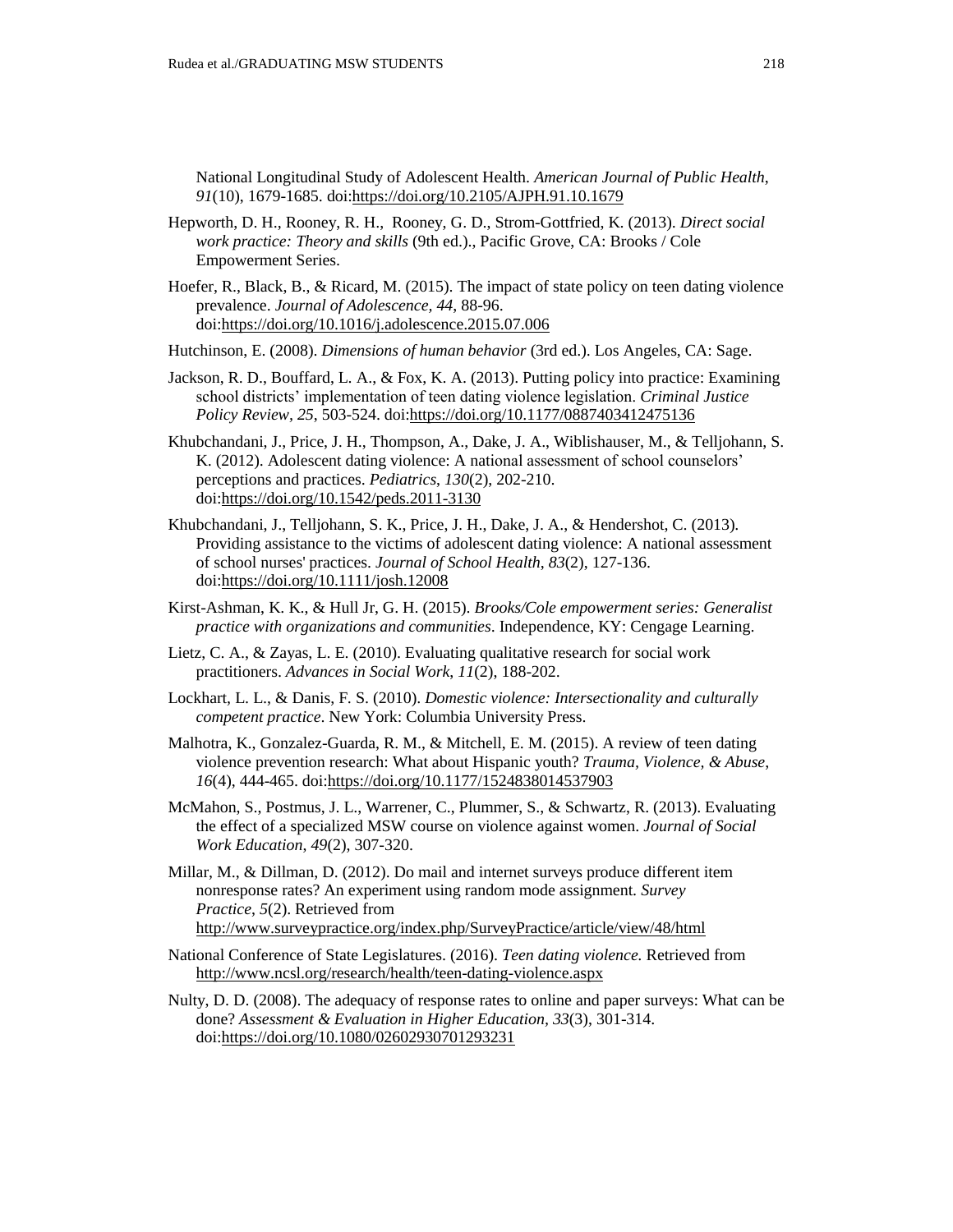- Pomeroy, E., Parrish, D. E., Host, J., Cowlagi, G., Cook, P., & Stepura, K. (2011). Educating students about interpersonal violence: Comparing two methods. *Journal of Social Work Education*, *47*(3), 525-544. doi[:https://doi.org/10.5175/JSWE.2011.200900077](https://doi.org/10.5175/JSWE.2011.200900077)
- Postmus, J. L., McMahon, S., Warrener, C., & Macri, L. (2011). Factors that influence attitudes, beliefs, and behaviors of students toward survivors of violence. *Journal of Social Work Education*, *47*(2), 303-319. doi[:https://doi.org/10.5175/JSWE.2011.200900122](https://doi.org/10.5175/JSWE.2011.200900122)
- Silverman, J. G., Raj, A., Mucci, L. A., & Hathaway, J. E. (2001). Dating violence against adolescent girls and associated substance use, unhealthy weight control, sexual risk behavior, pregnancy, and suicidality. *Journal of American Medical Association, 286*(5), 572-579. doi[:https://doi.org/10.1001/jama.286.5.572](https://doi.org/10.1001/jama.286.5.572)
- Smith, G. A., Baum, C. R., Dowd, M. D., Durbin, D. R., Quinian, K. P., Sege, R. D., ... & Wright, J. L. (2009). Policy statement-role of the pediatrician in youth violence prevention. *Pediatrics*, *124*(1), 393-402. doi[:https://doi.org/10.1542/peds.2009-0943](https://doi.org/10.1542/peds.2009-0943)
- Texas H.B. 121 § 37-0831 (2007). Retrieved from <http://www.legis.state.tx.us/tlodocs/80R/billtext/html/HB00121F.HTM>
- Tower, L. E. (2003). Domestic violence screening: Education and institutional support correlates. *Journal of Social Work Education, 39,* 225-235.
- Vagi, K. J., Olsen, E. O. M., Basile, K. C., & Vivolo-Kantor, A. M. (2015). Teen dating violence (physical and sexual) among US high school students: Findings from the 2013 National Youth Risk Behavior Survey. *JAMA Pediatrics*, *169*(5), 474-482. doi[:https://doi.org/10.1001/jamapediatrics.2014.3577](https://doi.org/10.1001/jamapediatrics.2014.3577)
- Weisz. A. N., & Black, B. M. (2009). *Programs to reduce teen dating violence and sexual assault: Perspectives on what works.* NY: Columbia University Press.
- Whitaker, D. J., Morrison, S., Lindquist, C., Hawkins, S. R., O'Neil, J. A., Nesius, A. M., ... & Reese, L. R. (2006). A critical review of interventions for the primary prevention of perpetration of partner violence. *Aggression and Violent Behavior*, *11*(2), 151-166. doi[:https://doi.org/10.1016/j.avb.2005.07.007](https://doi.org/10.1016/j.avb.2005.07.007)
- Zastrow, C., & Kirst-Ashman, K. K. (2010). *Understanding human behavior and the social environment.* Belmont, CA: Brooks/Cole, Thomson Learning.

#### **Author note:**

Address correspondence to: Heidi Adams Rueda, MSW, PhD, Department of Social Work, The University of Texas at San Antonio, 501 W. César E. Chávez Blvd., San Antonio, TX, 78207, 210-458-2309, [Heidi.rueda@utsa.edu](mailto:Heidi.rueda@utsa.edu)